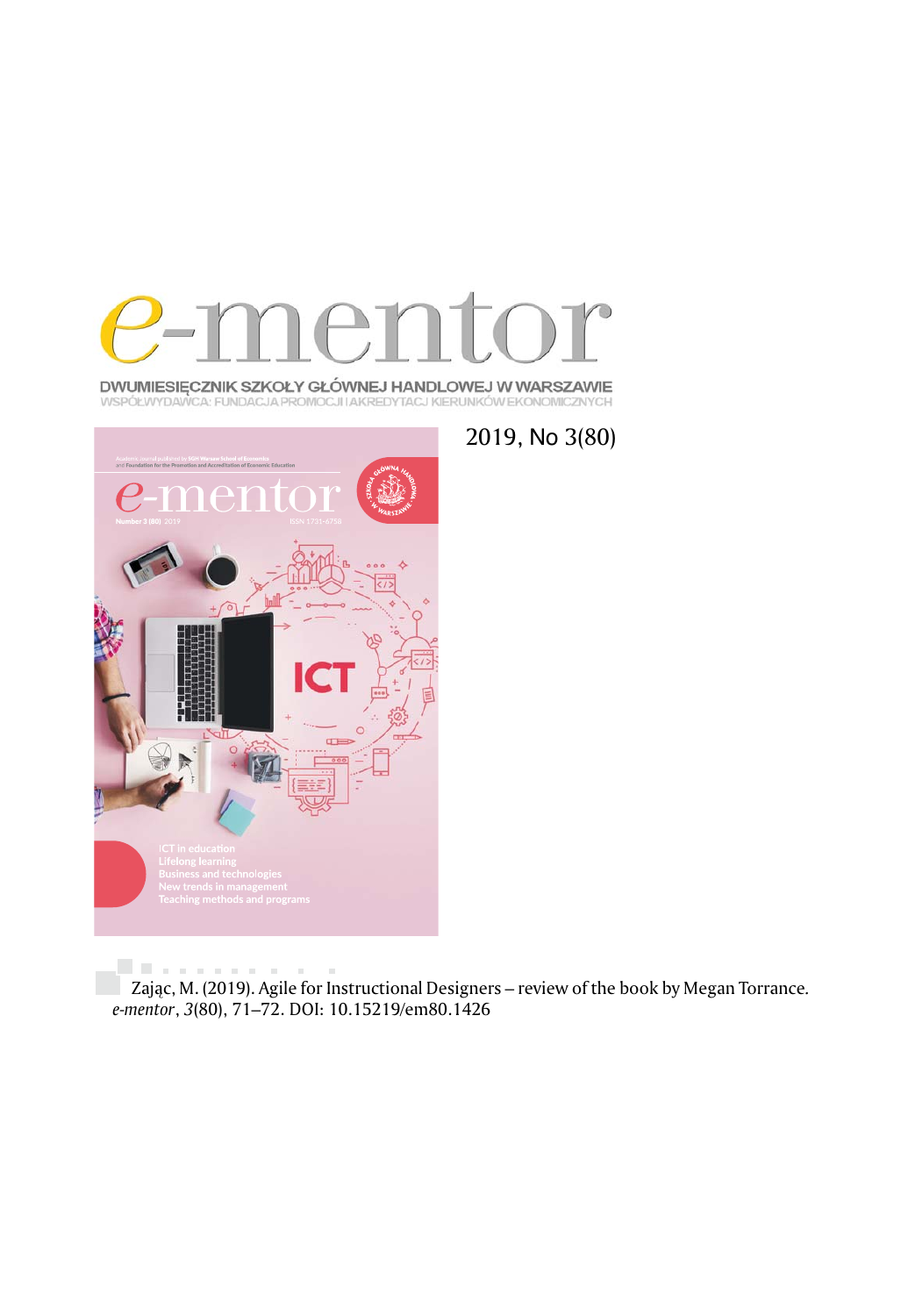

## Agile for Instructional Designers – review of the book by Megan Torrance

*Maria Zając*

Megan Torrance is a practitioner who leads the e-learning design and development firm. In her book **Agile for Instructional Designers. Iterative Project Management to Achieve Results**, she presents how to apply the agile methodology for designing an e-learning experience. She argues that the ADDIE1 model still commonly used in instructional design does not suit the needs of contemporary learners, and therefore it should be replaced by a more flexible approach. Flexibility means, in this context, openness to change, which can be introduced even while the training or the course is being delivered. The author of the book claims that the agile approach, well known from software development practices, can be effectively used to support the traditional approach to designing the learning experience. Hence, she introduces first her own, concise definition of agile, and then describes the methodology of using the agile approach to instructional design which she calls LLAMA from the words Lot Like Agile Management Approach.

According to Torrance, "Agile is an iterative, incremental method of guiding the design and building projects in a highly flexible and interactive manner, focusing on maximizing customer value and fostering high team engagement." The practice of software development has proved that testing and evaluating the "product" during the design process rather than at the end of it is much more effective and leads to higher customer satisfaction. The author observes that the final evaluation of the courses and pieces of training cannot be beneficial for the current learners, it may help to improve the course for its future participants but not for the present. In the LLAMA approach, it is possible to accommodate changes when necessary, for instance, when the managers decided to equip a particular group of the staff with tablets and therefore mobile access to the course content appears to be essential for them.

It is worth to stress, however, that agile methodology itself is not a learning design method. Therefore, Torrance developed the LLAMA model, which she



Source: own elaboration based on the book being reviewed

. . . . . . . . .

1 The acronym ADDIE stands from Analysis, Design, Development, Implementation, and Evaluation.